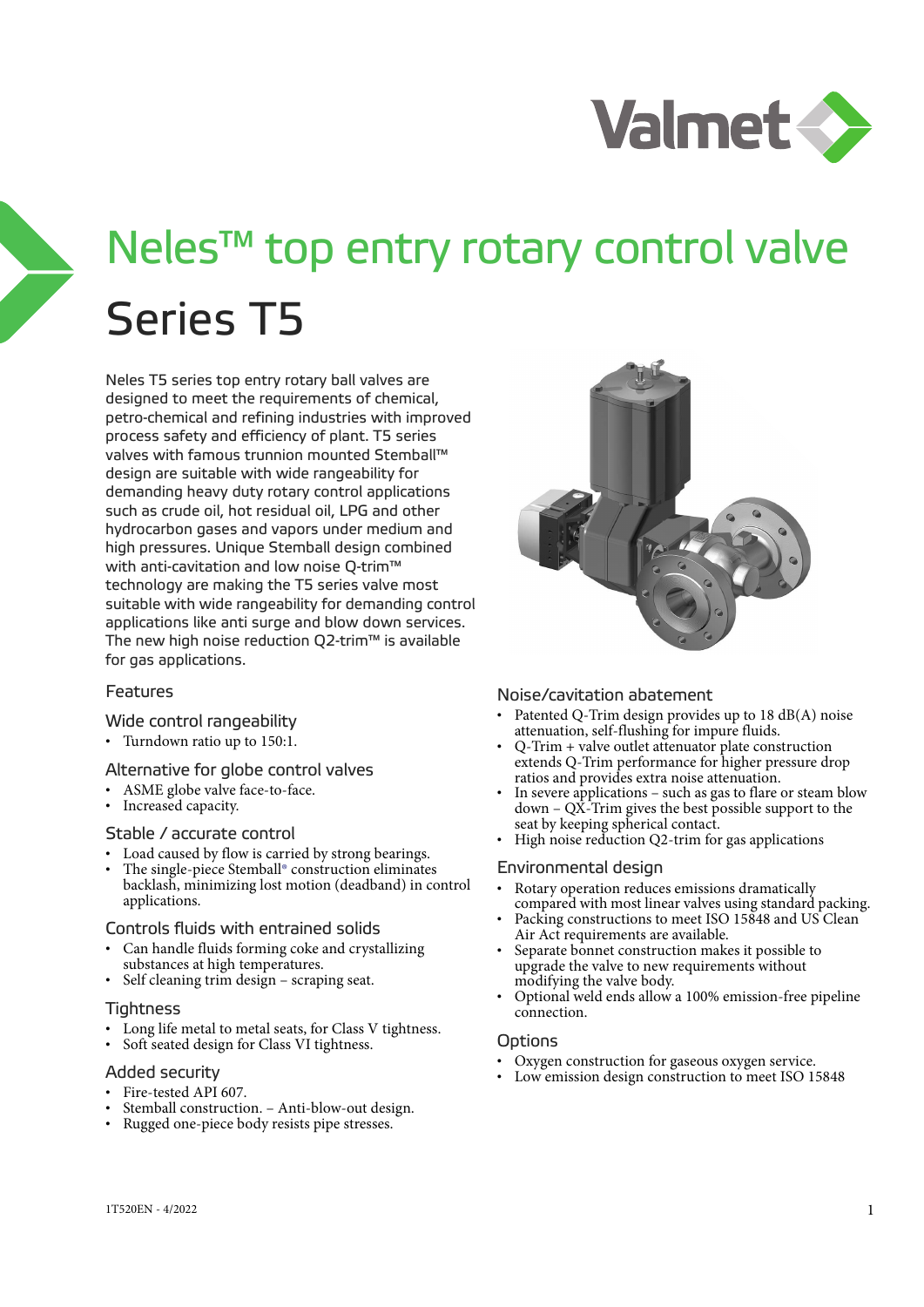# Technical specification

| Product type:           | Top entry, trunnion mounted,                                                                  | Flow characteristic:                   |                                                              |
|-------------------------|-----------------------------------------------------------------------------------------------|----------------------------------------|--------------------------------------------------------------|
| Ratings:                | single seated rotary control valve.<br>See table below.                                       |                                        | Top 5 modified equal percentage.<br>Q-Top 5 modified linear. |
| Sizes:                  | See table below                                                                               | Flow direction:                        | See curves on page 3.<br>Flow from the seat side.            |
| Type T5                 | Flanged, reduced bore 2" - 16",<br>full bore $1" \& 1 \frac{1}{2"$ ,                          | Flow capacity:                         | See table on page 3.                                         |
|                         | Face-to-face acc. to ISA-S75.08.01                                                            | Rangeability:                          | 150:1.                                                       |
|                         | $=$ IEC 60534-3-1, (globe valve length)                                                       |                                        |                                                              |
| Type T4                 | Weld ends, reduced bore 2" - 16", full bore 1"                                                | Valve ball rotation:                   | Clockwise to close.                                          |
|                         | & 11/2", face-to-face acc. to API 6D class                                                    |                                        |                                                              |
| 600.<br>Temperature     |                                                                                               | Fire safe:                             | API 607.                                                     |
| range:                  | Seat A $-50$ +450 °C / $-58$ +840 °F<br>Seat E1-50  +450 $^{\circ}$ C / -58 +840 $^{\circ}$ F | Shut-off classification                | Standard tightness: Metal seated; ASME/FCI 70.2 Class V.     |
|                         | Seat F $-200+400$ °C / $-320+750$ °F<br>Seat R $-30$ +100 °C / $-22$ +150 °F                  |                                        | Soft seated; ASME/FCI 70.2 Class VI.                         |
|                         | Graphite packing must be used above                                                           | Options                                |                                                              |
|                         | $230^{\circ}$ C / +450 °F or in fire safe duty.                                               | O-trim                                 | In sizes 8" and larger                                       |
| Standard materials:     |                                                                                               | QX-trim<br>QXR-trim                    | In sizes 01" - 06"<br>In sizes $01" - 06"$                   |
|                         | See table on page 5.                                                                          |                                        |                                                              |
| Max. shut-off pressure: |                                                                                               | QA/QXA-trim                            | (Q-trim + outlet attenuator)<br>In all sizes                 |
|                         | See table on page 6 & 7.                                                                      |                                        |                                                              |
| Max. control pressure:  |                                                                                               | Q2G-trim                               | In sizes 3" - 16"                                            |
|                         | See table on page 3.                                                                          |                                        |                                                              |
|                         |                                                                                               | V-port low Cv trim In sizes 01" - 02". |                                                              |
|                         |                                                                                               |                                        | For details see page 3.                                      |

### Max. allowable Δp in continuous throttling control with cobalt based hard facing seats



Note: Values given above are for pure fluids. For applications involving cavitation, impurities or excessive noise, contact Valmet for max. Δp.

### Inherent flow characteristic



# Noise attenuation

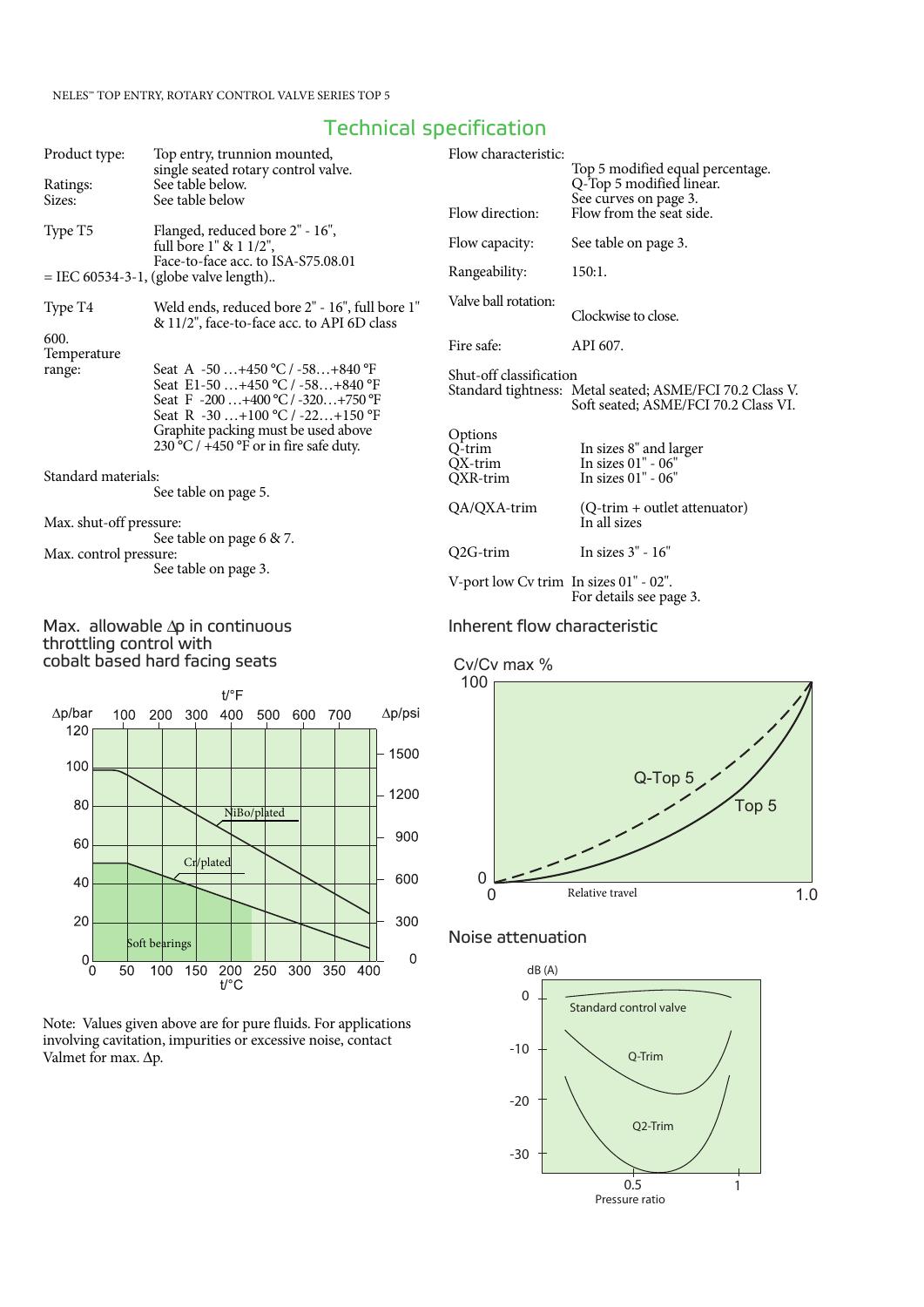# Trim options Q-Trim®



For noise and cavitation abatement.

# V-port low  $C_v$  trim



V-port for flow reduction.

For  $C_v$  values see table below (Maximum  $C_v$  values). Reduction level is indicated after size.

| <b>SIZE DN</b><br>SIZE / red | <b>SIZE INCH</b><br>SIZE / red | T5/T4                    | Q/QX/QXR<br>T5/T4        |
|------------------------------|--------------------------------|--------------------------|--------------------------|
|                              |                                |                          |                          |
| 25                           | $\mathbf{1}$                   | 105                      | 18                       |
| 25/1                         | 1/1                            | 15                       | 5                        |
| 25/2                         | 1/2                            | 5                        | $\overline{a}$           |
| 25/3                         | 1/3                            | 1.5                      | $\overline{\phantom{0}}$ |
| 25/4                         | 1/4                            | 0.5                      | $\overline{a}$           |
| 40                           | 1.5                            | 120                      | 42                       |
| 40/1                         | 1.5/1                          | 48.4                     | 11                       |
| 40/2                         | 1.5/2                          | 18.2                     | $\overline{a}$           |
| 40/3                         | 1.5/3                          | 7.5                      | $\overline{\phantom{0}}$ |
| 40/4                         | 1.5/4                          | 3.5                      | $\overline{\phantom{0}}$ |
| 40/5                         | 1.5/5                          | 1.3                      | $\overline{\phantom{0}}$ |
| 50                           | $\overline{2}$                 | 120                      | 42                       |
| 50/1                         | 2/1                            | 46.5                     | 11                       |
| 50/2                         | 2/2                            | 18                       | $\overline{\phantom{0}}$ |
| 50/3                         | 2/3                            | 7.5                      | $\overline{\phantom{0}}$ |
| 50/4                         | 2/4                            | 3.5                      | $\overline{\phantom{0}}$ |
| 50/5                         | 2/5                            | 1.3                      | $\overline{\phantom{0}}$ |
| 80                           | $\overline{3}$                 | 200                      | 70                       |
| 80/1                         | 3/1                            | $\overline{\phantom{0}}$ | 20                       |
| 100                          | $\overline{4}$                 | 510                      | 180                      |
| 100/1                        | 4/1                            |                          | 45                       |
| 150                          | 6                              | 820                      | 300                      |
| 150/1                        | 6/1                            |                          | 80                       |
| 200                          | 8                              | 1150                     | 470                      |
| 250                          | 10                             | 1620                     | 740                      |
| 300                          | 12                             | 3000                     | 1390                     |
| 300                          | 14                             | 4600                     | 2280                     |
| 400                          | 16                             | 4600                     | 2280                     |

# QX/QXR-Trim



For noise and cavitation abatement. Drilled construction, no inserts.  $QX = Full capacity$ QXR = Reduced capacity

# Q-Trim + attenuator plate



Attenuation plate construction extends Q- and QX-trim performance for higher pressure drop ratios and provides extra noise attenuation.

# Maximum C<sub>v</sub>-values and the control of the Q2 Trim for gas applications



With new Q2-Trim technology, the noise reduction can be up to -30 dB(A). This creates the optimum solution for noise attenuation.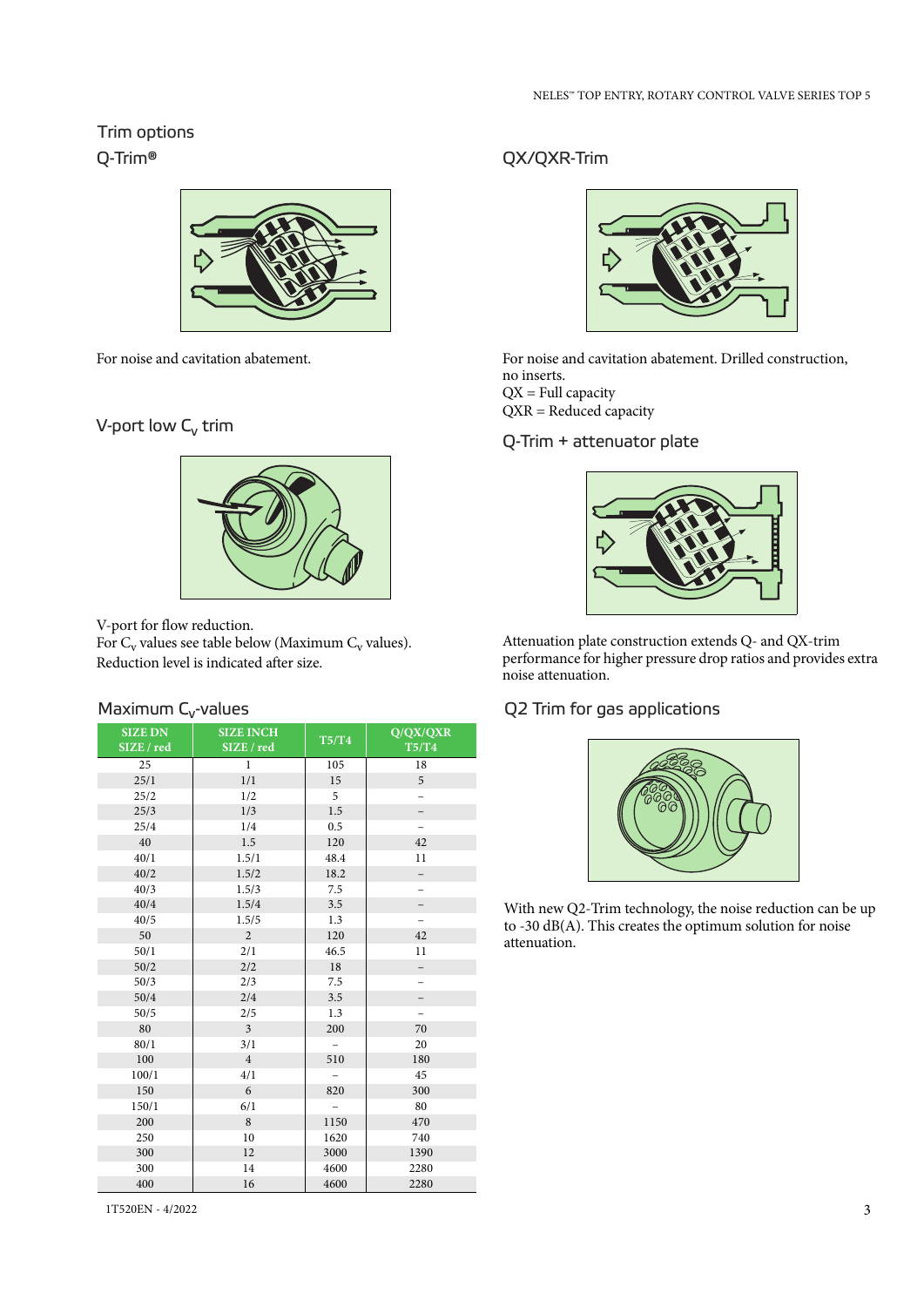# STANDARD SEAT OPTIONS





Delrin and Viton are registered trademarks of E.I. DuPont Co. Avesta is a registered trademark of Avesta Stainless Co. Inconel is a registered trademark of Inco.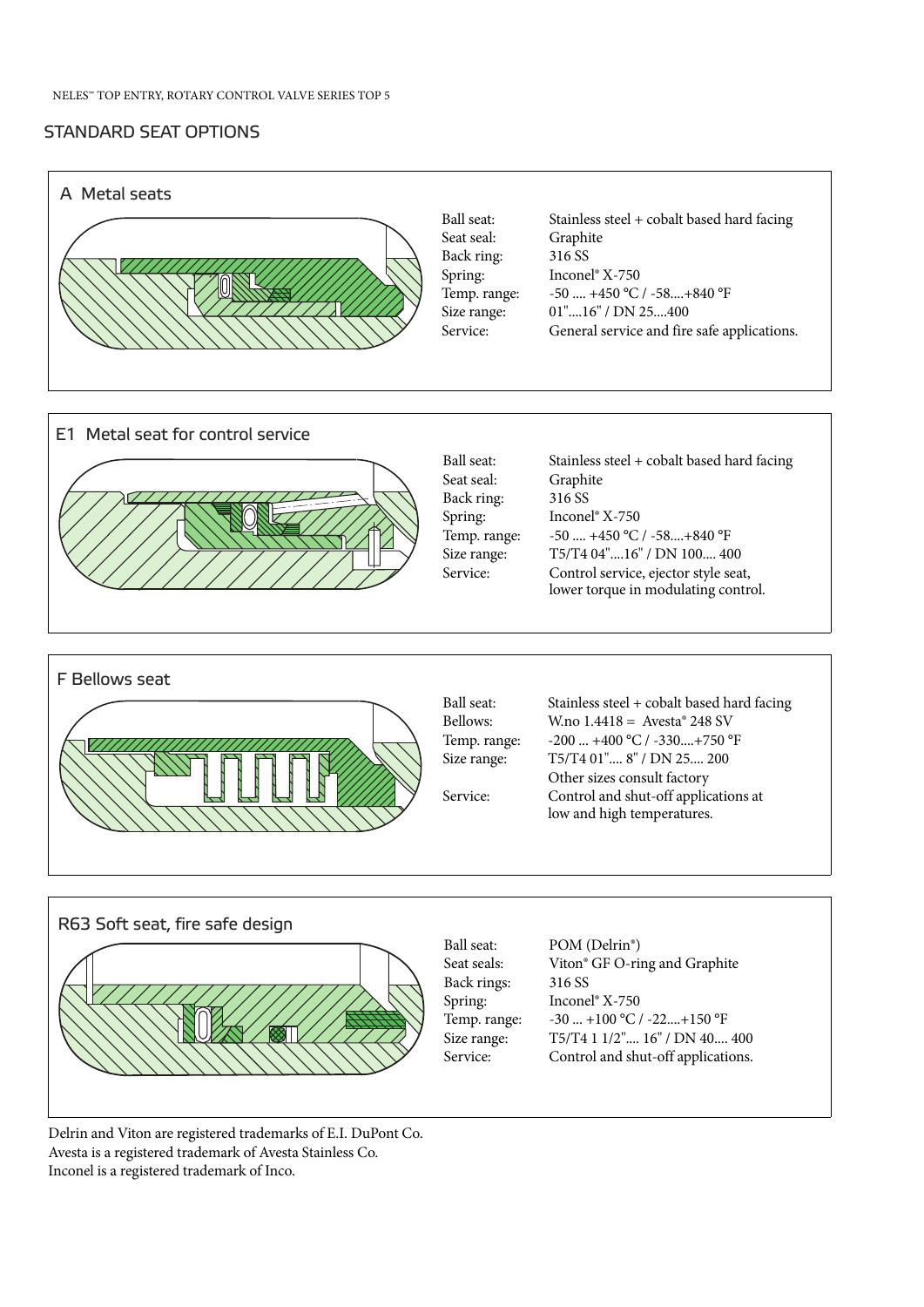# Exploded view



# Bill of material

| <b>PART</b><br><b>NO</b> | <b>DESCRIPTION</b>   | <b>MATERIAL</b>                                                                 |
|--------------------------|----------------------|---------------------------------------------------------------------------------|
| 1                        | Body                 | WCB / CF8M                                                                      |
| 3                        | Ball                 | CF8M with hard face                                                             |
| $\overline{4}$           | Thrust bearing       | Stainless steel / Cobalt based alloy                                            |
| 5                        | Trunnion bearing     | Stainless steel / Cobalt based alloy                                            |
| 7                        | Seat                 | Stainless steel + Cobalt based alloy /<br>Stainless steel + Delrin <sup>®</sup> |
| 8                        | <b>Bonnet</b>        | WCB / CF8M                                                                      |
| 9                        | Gland                | Stainless steel                                                                 |
| 10                       | Key                  | Stainless steel                                                                 |
| 11                       | Stud                 | Carbon steel / stainless steel                                                  |
| 12                       | Stud                 | Carbon steel / stainless steel                                                  |
| 14                       | Stud                 | Carbon steel / stainless steel                                                  |
| 15                       | Hexagon nut          | Carbon steel / stainless steel                                                  |
| 16                       | Hexagon nut          | Carbon steel / stainless steel                                                  |
| 18                       | Hexagon nut          | Carbon steel / stainless steel                                                  |
| 19                       | Identification plate | Stainless steel                                                                 |

| <b>PART</b><br><b>NO</b> | <b>DESCRIPTION</b> | <b>MATERIAL</b>                                  |
|--------------------------|--------------------|--------------------------------------------------|
| 20                       | Rivet              | Carbon steel                                     |
| 27                       | Lock ring          | Stainless steel Inconel X-750                    |
| 35                       | Support ring       | Stainless steel                                  |
| 60                       | Bearing strip      | PTFE on Stainless steel net / Nellalloy          |
| 61                       | Bearing strip      | PTFE on Stainless steel net / Nellalloy          |
| 62                       | Spring/bellows     | Stainless steel Inconel X-750 /<br>Avesta 248 SV |
| 65                       | Gasket             | Graphite                                         |
| 69                       | Gland packing      | Graphite+PTFE / PTFE                             |
| 89                       | Thrust bearing     | PTFE on Stainless steel net                      |
| 94                       | Thrust bearing     | PTFE on Stainless steel net                      |
| 129                      | Back seal          | Graphite                                         |
| 130                      | Ring               | Stainless steel                                  |
| 133                      | Set ring           | Stainless steel                                  |
| 135                      | Back seal          | Graphite                                         |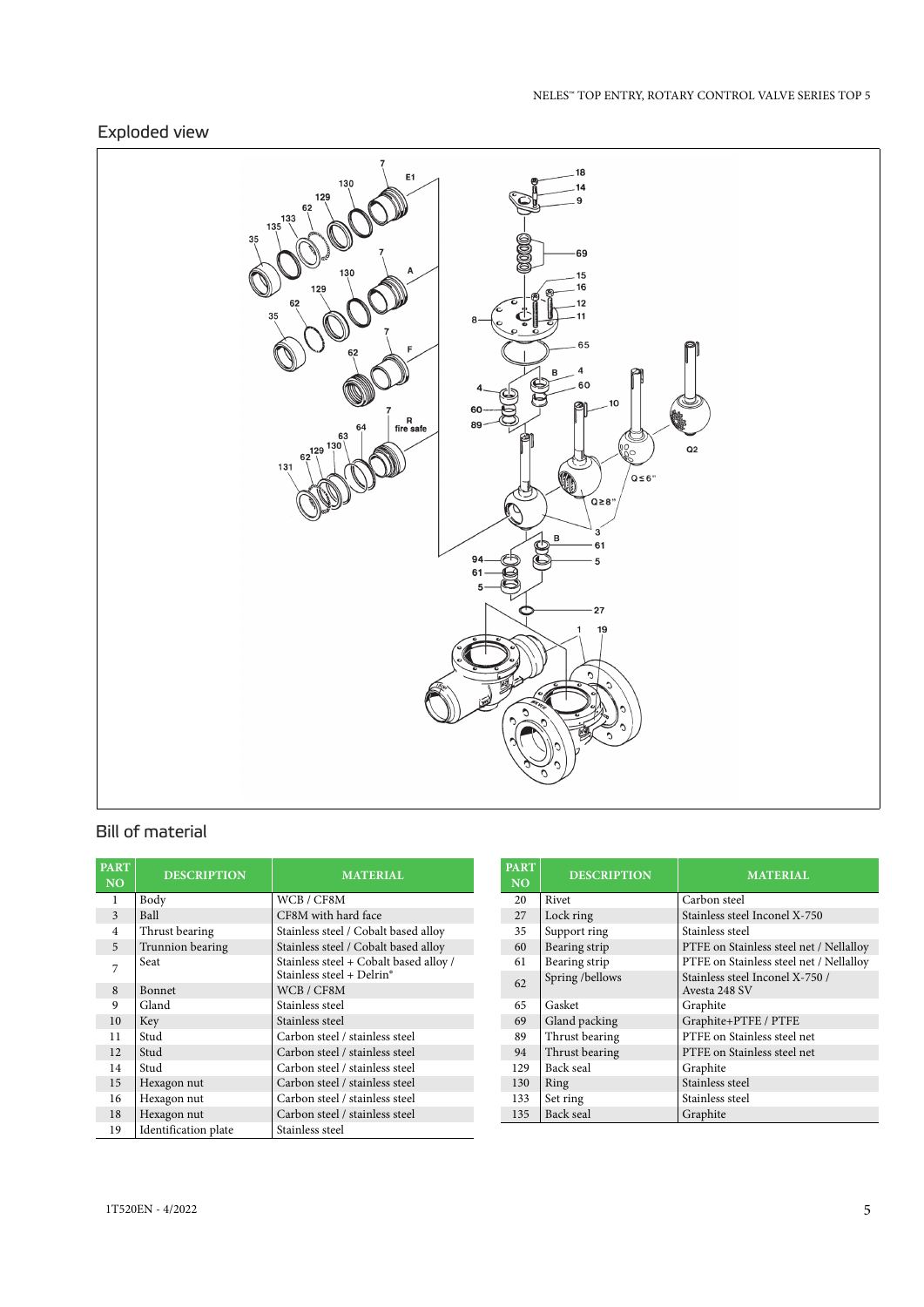# **Dimensions**



|             |           |      | T5D/T5M            |             |      | <b>T5F/T5N/T5P</b> |     |                          | DIMENSIONS, mm |     |     |     |        |     |            |       | T5D/T5M     | <b>T5F/T5N/</b><br>T <sub>5</sub> P |    |                         |                                 |                                |
|-------------|-----------|------|--------------------|-------------|------|--------------------|-----|--------------------------|----------------|-----|-----|-----|--------|-----|------------|-------|-------------|-------------------------------------|----|-------------------------|---------------------------------|--------------------------------|
| <b>Type</b> | <b>DN</b> |      | <sub>B</sub>       |             |      |                    | B   |                          |                |     |     |     |        |     |            |       |             |                                     |    |                         | <b>ASME 300</b><br><b>PN 40</b> | <b>ASME 600/</b><br>PN 63, 100 |
|             |           | A    | <b>ASME</b><br>300 | <b>PN40</b> | A    | <b>ASME</b><br>600 |     | <b>PN63 PN100</b>        | Ċ.             | øD  |     | K   | M      |     | $\sigma$ O | p     | $\mathbf R$ | $\mathbf{U}$                        | UI | $\overline{\mathbf{V}}$ | kg                              | kg                             |
| $T5_01$     | 25        | 197  | 124                | 115         | 210  | 124                | 140 | 140                      | 38             | 25  | 158 | 133 | 4.76   | 25  | 15         | 16.96 | 89          | 84                                  | 22 | 3/8 UNC                 | 10                              | 11                             |
| $T5_01$     | 40        | 235  | 155                | 150         | 251  | 155                | 170 | 170                      | 60             | 38  | 200 | 165 | 4.76   | 35  | 20         | 22.22 | 105         | 110                                 | 30 | 5/8 UNC                 | 15                              | 17                             |
| T5 02       | 50        | 267  | 165                | 165         | 286  | 165                | 180 | 195                      | 60             | 38  | 200 | 165 | 4.76   | 35  | 20         | 22.22 | 105         | 110                                 | 30 | 5/8 UNC                 | 19                              | 21                             |
| T5 03       | 80        | 317  | 210                | 200         | 337  | 210                | 215 | 230                      | 71             | 50  | 230 | 184 | 6.35   | 46  | 25         | 27.8  | 124         | 128                                 | 28 | 5/8 UNC                 | 32                              | 36                             |
| $T5_04$     | 100       | 368  | 254                | 235         | 394  | 273                | 250 | 265                      | 90             | 76  | 280 | 222 | 9.52   | 58  | 35         | 39.1  | 138         | 173                                 | 43 | 3/4 UNC                 | 56                              | 69                             |
| T5 06       | 150       | 473  | 318                | 300         | 508  | 356                | 345 | 355                      | 122            | 102 | 362 | 280 | 12.7   | 80  | 45         | 50.4  | 185         | 220                                 | 44 | 1 UNC                   | 115                             | 147                            |
| $T5_08$     | 200       | 568  | 381                | 375         | 610  | 419                | 415 | 430                      | 140            | 125 | 415 | 325 | 12.7   | 90  | 55         | 60.6  | 208         | 272                                 | 44 | 1 UNC                   | 239                             | 287                            |
| $T5_10$     | 250       | 708  | 445                | 450         | 752  | 508                | 470 | 505                      | 170            | 152 | 420 | 330 | 12.7   | 90  | 55         | 60.6  | 195         | 319                                 | 40 | 1 UNC                   | 315                             | 403                            |
| $T5_12$     | 300       | 775  | 521                | 515         | 819  | 559                | 530 | 585                      | 210            | 202 | 520 | 401 | 19.05  | 119 | 70         | 78.2  | 235         | 400                                 | 56 | 1 1/4 UNC               | 530                             | 613                            |
| $T5_14$     | 350       | 927  | 584                | 580         | 972  | 603                | 600 | 655                      | 275            | 254 | 730 | 584 | 22.225 | 146 | 85         | 94.6  | 389         | 480                                 | 60 | 1 1/4 UNC               | 1050                            | 1123                           |
| $T5_16$     | 400       | 1057 | 648                | 660         | 1108 | 686                | 670 | $\overline{\phantom{a}}$ | 275            | 254 | 730 | 584 | 22.225 | 146 | 85         | 94.6  | 389         | 480                                 | 60 | 1 1/4 UNC               | 1100                            | 1228                           |

|             |         |       | T5D/T5M            |             |       |                    | <b>T5F/T5N/T5P</b> |              |       |       |       |       |      |                          |                                             |      |       |                |      |              | T <sub>5</sub> D   | T <sub>5F</sub>    |
|-------------|---------|-------|--------------------|-------------|-------|--------------------|--------------------|--------------|-------|-------|-------|-------|------|--------------------------|---------------------------------------------|------|-------|----------------|------|--------------|--------------------|--------------------|
| <b>Type</b> | D<br>N. | A     | B                  |             |       |                    | $\, {\bf B}$       |              |       |       |       |       |      | <b>DIMENSIONS</b> , inch |                                             |      |       |                |      |              | <b>ASME</b><br>300 | <b>ASME</b><br>600 |
|             |         |       | <b>ASME</b><br>300 | <b>PN40</b> | A     | <b>ASME</b><br>600 | <b>PN63</b>        | <b>PN100</b> | C     | øD    | E     | K     | M    | N                        | $\boldsymbol{\alpha}$ $\boldsymbol{\Omega}$ | D    |       | $\overline{U}$ | UΙ   | $\mathbf{v}$ | <b>lbs</b>         | <b>lbs</b>         |
| T5 01       |         | 7.76  | 4.88               | 4.53        | 8.27  | 4.88               | 5.51               | 5.51         | 1.50  | 0.98  | 6.22  | 5.24  | 0.19 | 0.98                     | 0.59                                        | 0.67 | 3.50  | 3.31           | 0.87 | 3/8 UNC      | 22                 | 24                 |
| T5_015      |         | 9.25  | 6.10               | 5.91        | 9.88  | 6.10               | 6.69               | 6.69         | 2.36  | 1.50  | 7.87  | 6.50  | 0.19 | 1.38                     | 0.79                                        | 0.87 | 4.13  | 4.33           | 1.18 | 5/8 UNC      | 33                 | 37                 |
| $T5_02$     |         | 10.51 | 6.50               | 6.50        | 11.26 | 6.50               | 7.09               | 7.68         | 2.36  | 1.50  | 7.87  | 6.50  | 0.19 | 1.38                     | 0.79                                        | 0.87 | 4.13  | 4.33           | 1.18 | 5/8 UNC      | 42                 | 46                 |
| $T5_03$     | 3       | 12.48 | 8.27               | 7.87        | 13.27 | 8.27               | 8.46               | 9.06         | 2.80  | 1.97  | 9.06  | 7.24  | 0.25 | 1.81                     | 0.98                                        | 1.09 | 4.88  | 5.04           | 1.10 | 5/8 UNC      | 70                 | 79                 |
| T5_04       | 4       | 14.49 | 10.00              | 9.25        | 15.51 | 10.75              | 9.84               | 10.43        | 3.54  | 2.99  | 11.02 | 8.74  | 0.37 | 2.28                     | L.38                                        | 1.54 | 5.43  | 6.81           | 1.69 | 3/4 UNC      | 123                | 152                |
| $T5_06$     | 6       | 18.62 | 12.52              | 11.81       | 20.00 | 14.02              | 13.58              | 13.98        | 4.80  | 4.02  | 14.25 | 11.02 | 0.50 | 3.15                     | 1.77                                        | 1.98 | 7.28  | 8.66           | 1.73 | 1 UNC        | 253                | 323                |
| T5_08       | 8       | 22.36 | 15.00              | 14.76       | 24.02 | 16.50              | 16.34              | 16.93        | 5.51  | 4.92  | 16.34 | 12.80 | 0.50 | 3.54                     | 2.17                                        | 2.39 | 8.19  | 10.71          | 1.73 | 1 UNC        | 526                | 631                |
| $T5_10$     | 10      | 27.87 | 17.52              | 17.72       | 29.61 | 20.00              | 18.50              | 19.88        | 6.69  | 5.98  | 16.54 | 12.99 | 0.50 | 3.54                     | 2.17                                        | 2.39 | 7.68  | 12.56          | 1.57 | 1 UNC        | 693                | 887                |
| $T5_12$     | 12      | 30.51 | 20.51              | 20.28       | 32.24 | 22.01              | 20.87              | 23.03        | 8.27  | 7.95  | 20.47 | 15.79 | 0.75 | 4.69                     | 2.76                                        | 3.08 | 9.25  | 15.75          | 2.20 | $1/4$ UNC    | 1166               | 1349               |
| $T5_14$     | 14      | 36.50 | 22.99              | 22.83       | 38.27 | 23.74              | 23.62              | 25.79        | 10.83 | 10.00 | 28.74 | 22.99 | 0.88 | 5.75                     | 3.35                                        | 3.72 | 15.31 | 18.90          | 2.36 | 1 1/4 UNC    | 2310               | 2471               |
| $T5_16$     | 16      | 41.61 | 25.51              | 25.98       | 43.62 | 27.01              | 26.38              |              | 10.83 | 10.00 | 28.74 | 22.99 | 0.88 | 5.75                     | 3.35                                        | 3.72 | 15.31 | 18.90          | 2.36 | 1 1/4 UNC    | 2420               | 2702               |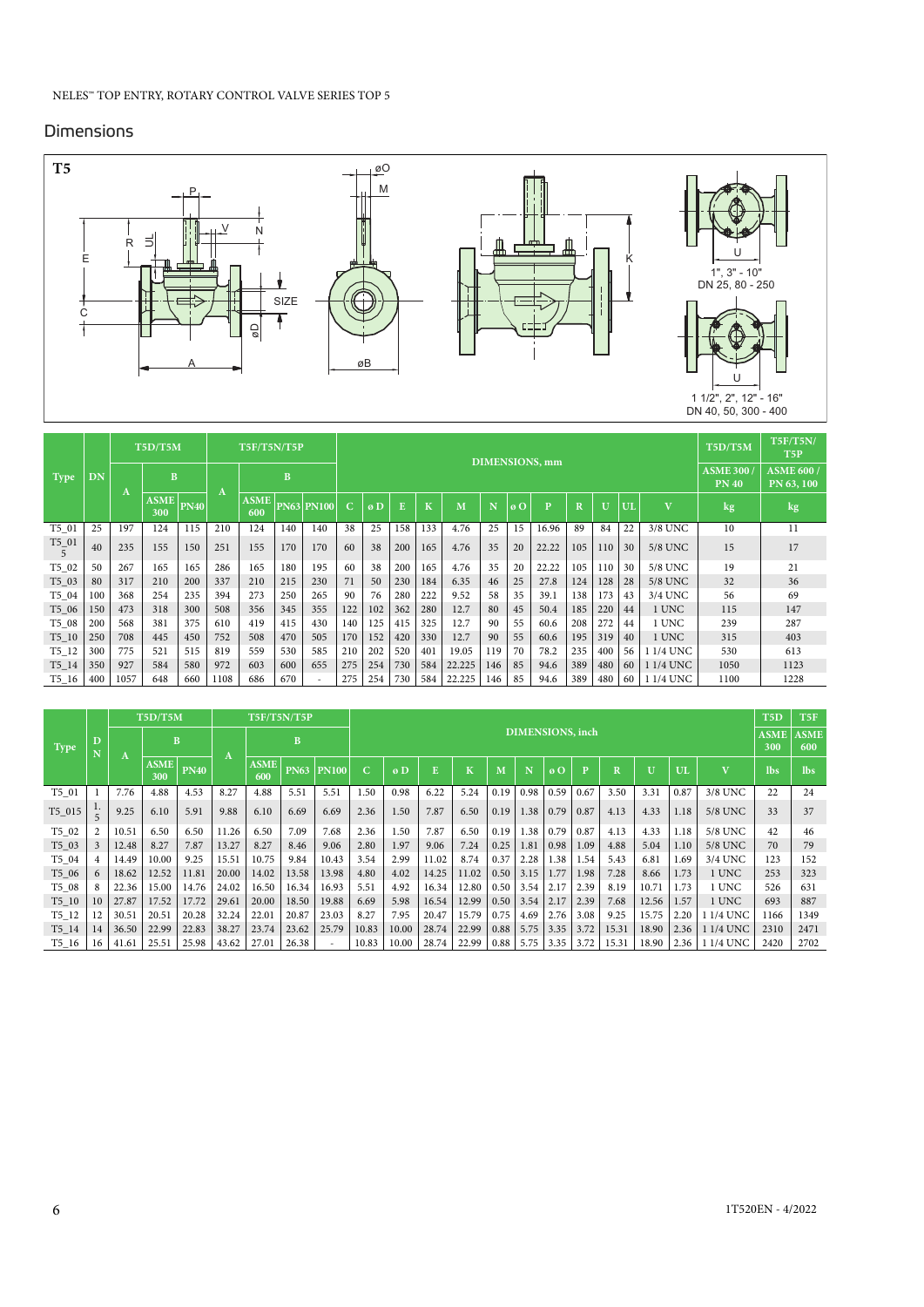

|                    | <b>DIMENSIONS, mm</b> |     |     |                          |     |     |                  |                 |         |        |     |                       |       |         |              |                         |    |                          |                          |        |
|--------------------|-----------------------|-----|-----|--------------------------|-----|-----|------------------|-----------------|---------|--------|-----|-----------------------|-------|---------|--------------|-------------------------|----|--------------------------|--------------------------|--------|
|                    | DN                    |     | øB  | $\overline{\phantom{1}}$ | øD  | E   | T <sub>4</sub> D | T <sub>4F</sub> | $\bf K$ | M      | N   | $\boldsymbol{\omega}$ | Þ     | $\bf R$ | $\mathbf{U}$ | $\overline{\mathbf{V}}$ | UL | T <sub>4</sub> D         | T <sub>4F</sub>          |        |
| <b>Type</b>        |                       | Α   |     | u.                       |     |     | øF               | øΕ              |         |        |     |                       |       |         |              |                         |    | <b>Xmin</b>              | Xmin                     | $\log$ |
| T4 01              | 25                    | 210 | 36  | 38                       | 25  | 158 | 26.6             | 24.4            | 133     | 4.76   | 25  | 15                    | 16.95 | 89      | 84           | 3/8 UNC                 | 22 | $\overline{\phantom{a}}$ | $\overline{\phantom{a}}$ | 10     |
| T4 015             | 40                    | 251 | 52  | 60                       | 38  | 200 | 40.6             | 37.8            | 165     | 4.76   | 35  | 20                    | 22.22 | 105     | 110          | 5/8 UNC                 | 30 | $\sim$                   | $\overline{\phantom{a}}$ | 15     |
| T4 02              | 50                    | 292 | 62  | 60                       | 38  | 200 | 52.5             | 49.3            | 165     | 4.76   | 35  | 20                    | 22.22 | 105     | 110          | 5/8 UNC                 | 30 | 7                        | 9.5                      | 18     |
| T4 03              | 80                    | 356 | 91  | 71                       | 50  | 230 | 77.9             | 73.7            | 184     | 6.35   | 46  | 25                    | 27.8  | 124     | 128          | 5/8 UNC                 | 28 | 10                       | 13                       | 32     |
| T4_04              | 100                   | 432 | 117 | 90                       | 76  | 280 | 102.3            | 97.1            | 222     | 9.52   | 58  | 35                    | 39.1  | 138     | 173          | 3/4 UNC                 | 43 | 11                       | 15                       | 65     |
| T4 06              | 150                   | 559 | 172 | 122                      | 102 | 362 | 154.1            | 146.3           | 280     | 12.7   | 80  | 45                    | 50.4  | 185     | 220          | 1 UNC                   | 44 | 13                       | 20                       | 125    |
| T4 08              | 200                   | 660 | 223 | 140                      | 125 | 415 | 202.7            | 188.9           | 325     | 12.7   | 90  | 55                    | 60.6  | 208     | 272          | 1 UNC                   | 44 | 15.2                     | 25.5                     | 210    |
| T4 10              | 250                   | 787 | 278 | 170                      | 152 | 420 | 254.4            | 242.8           | 330     | 12.7   | 90  | 55                    | 60.6  | 195     | 319          | 1 UNC                   | 40 | 17.7                     | 26.5                     | 275    |
| T <sub>4</sub> _12 | 300                   | 838 | 329 | 210                      | 202 | 520 | 303.2            | 288.8           | 401     | 19.05  | 119 | 70                    | 78.2  | 235     | 400          | 1 1/4-8 UN              | 56 | 19.3                     | 30                       | 475    |
| $T4_14$            | 350                   | 889 | 362 | 275                      | 254 | 730 | 333.4            | 317.6           | 584     | 22.225 | 146 | 85                    | 94.6  | 389     | 480          | 1 1/4-8 UN              | 60 | 30                       | 30                       | 930    |
| T4 16              | 400                   | 991 | 413 | 275                      | 254 | 730 | 381              | 363.6           | 584     | 22.225 | 146 | 85                    | 94.6  | 389     | 480          | 1 1/4-8 UN              | 60 | 35                       | 30                       | 960    |

|             | <b>DIMENSIONS</b> , inch |       |       |       |       |       |                  |                 |       |      |      |      |      |       |              |                         |      |                  |                 |            |
|-------------|--------------------------|-------|-------|-------|-------|-------|------------------|-----------------|-------|------|------|------|------|-------|--------------|-------------------------|------|------------------|-----------------|------------|
|             | D <sub>N</sub>           |       | øB    | C     | øD    | E     | T <sub>4</sub> D | T <sub>4F</sub> | ΙĶ.   | M    | N    | øO   | D    | R     | $\mathbf{U}$ | $\overline{\mathbf{v}}$ | UL   | T <sub>4</sub> D | T <sub>4F</sub> | <b>lbs</b> |
| <b>Type</b> |                          | A     |       |       |       |       | øF               | øΕ              |       |      |      |      |      |       |              |                         |      | Xmin             | <b>Xmin</b>     |            |
| T4 01       |                          | 8.27  | 1.42  | 1.50  | 0.98  | 6.22  | 1.05             | 0.96            | 5.24  | 0.19 | 0.98 | 0.59 | 0.67 | 3.50  | 3.31         | 3/8 UNC                 | 0.87 |                  |                 | 22         |
| T4 015      | 1.5                      | 9.88  | 2.05  | 2.36  | 1.50  | 7.87  | 1.60             | 1.49            | 6.50  | 0.19 | 1.38 | 0.79 | 0.87 | 4.13  | 4.33         | 5/8 UNC                 | 1.18 |                  | $\overline{a}$  | 33         |
| T4_02       |                          | 11.50 | 2.44  | 2.36  | 1.50  | 7.87  | 2.07             | 1.94            | 6.50  | 0.19 | 1.38 | 0.79 | 0.87 | 4.13  | 4.33         | 5/8 UNC                 | 1.18 | 0.28             | 0.37            | 39.6       |
| $T4_03$     |                          | 14.02 | 3.58  | 2.80  | 1.97  | 9.06  | 3.07             | 2.90            | 7.24  | 0.25 | 1.81 | 0.98 | 1.09 | 4.88  | 5.04         | 5/8 UNC                 | 1.10 | 0.39             | 0.51            | 70.4       |
| T4_04       |                          | 17.01 | 4.61  | 3.54  | 2.99  | 11.02 | 4.03             | 3.82            | 8.74  | 0.37 | 2.28 | 1.38 | 1.54 | 5.43  | 6.81         | 3/4 UNC                 | 1.69 | 0.43             | 0.59            | 143        |
| T4 06       |                          | 22.01 | 6.77  | 4.80  | 4.02  | 14.25 | 6.07             | 5.76            | 11.02 | 0.50 | 3.15 | 1.77 | 1.98 | 7.28  | 8.66         | 1 UNC                   | 1.73 | 0.51             | 0.79            | 275        |
| T4 08       |                          | 25.98 | 8.78  | 5.51  | 4.92  | 16.34 | 7.98             | 7.44            | 12.80 | 0.50 | 3.54 | 2.17 | 2.39 | 8.19  | 10.71        | 1 UNC                   | 1.73 | 0.60             | $1.00\,$        | 462        |
| T4 10       | 10                       | 30.98 | 10.94 | 6.69  | 5.98  | 16.54 | 10.02            | 9.56            | 12.99 | 0.50 | 3.54 | 2.17 | 2.39 | 7.68  | 12.56        | 1 UNC                   | 1.57 | 0.70             | 1.04            | 605        |
| T4 12       |                          | 32.99 | 12.95 | 8.27  | 7.95  | 20.47 | 11.94            | 11.37           | 15.79 | 0.75 | 4.69 | 2.76 | 3.08 | 9.25  | 15.75        | 1 1/4-8 UN              | 2.20 | 0.76             | 1.18            | 1045       |
| T4 14       | 14                       | 35.00 | 14.25 | 10.83 | 10.00 | 28.74 | 13.13            | 12.50           | 22.99 | 0.88 | 5.75 | 3.35 | 3.72 | 15.31 | 18.90        | $11/4 - 8$ UN           | 2.36 | 1.18             | 1.18            | 2046       |
| T4 16       | 16                       | 39.02 | 16.26 | 10.83 | 10.00 | 28.74 | 15.00            | 14.31           | 22.99 | 0.88 | 5.75 | 3.35 | 3.72 | 15.31 | 18.90        | $11/4 - 8$ UN           | 2.36 | 1.38             | 1.18            | 2112       |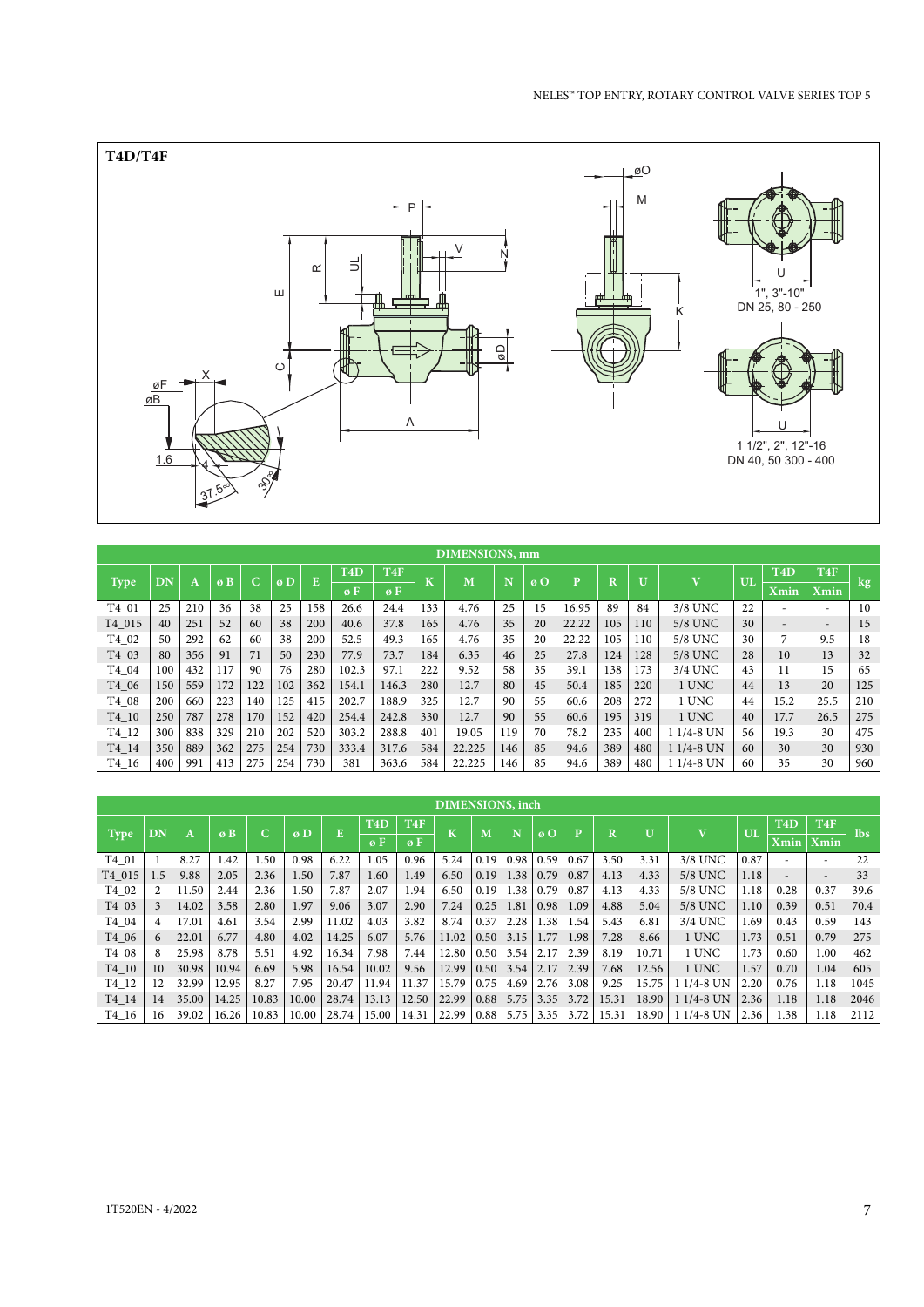

# Valve + B1C actuator dimensions, mm,

| <b>ACTUATOR</b>               | F    | G    |     | $\mathbf{V}$ | $\overline{\mathbf{X}}$ | <b>NPT</b> | kg  |
|-------------------------------|------|------|-----|--------------|-------------------------|------------|-----|
| <b>B1C6</b>                   | 400  | 260  | 283 | 36           | 90                      | 1/4        | 4,2 |
| B <sub>1</sub> C <sub>9</sub> | 455  | 315  | 279 | 43           | 110                     | 1/4        | 9,6 |
| <b>B1C11</b>                  | 540  | 375  | 290 | 51           | 135                     | 3/8        | 16  |
| <b>B1C13</b>                  | 635  | 445  | 316 | 65           | 175                     | 3/8        | 31  |
| <b>B1C17</b>                  | 770  | 545  | 351 | 78           | 215                     | 1/2        | 54  |
| <b>B1C20</b>                  | 840  | 575  | 385 | 97           | 215                     | 1/2        | 73  |
| <b>B1C25</b>                  | 1040 | 710  | 448 | 121          | 265                     | 1/2        | 131 |
| <b>B1C32</b>                  | 1330 | 910  | 525 | 153          | 395                     | 3/4        | 256 |
| <b>B1C40</b>                  | 1660 | 1150 | 595 | 194          | 505                     | 3/4        | 446 |
| <b>B1C50</b>                  | 1970 | 1350 | 690 | 242          | 610                     |            | 830 |

# Valve + B1J/B1JA actuator dimensions, mm,

| <b>ACTUATOR</b> | $\mathbf{F}$ | G    |     | $\mathbf{V}$ | $\overline{\mathbf{X}}$ | <b>NPT</b> | kg   |
|-----------------|--------------|------|-----|--------------|-------------------------|------------|------|
| B1J/B1JA6       | 485          | 368  | 273 | 36           | 110                     | 3/8        | 13   |
| B1J/B1JA8       | 560          | 420  | 279 | 43           | 135                     | 3/8        | 17   |
| B1J/B1JA10      | 650          | 490  | 290 | 51           | 175                     | 3/8        | 30   |
| B1J/B1JA12      | 800          | 620  | 316 | 65           | 215                     | 1/2        | 57   |
| B1J/B1JA16      | 990          | 760  | 351 | 78           | 265                     | 1/2        | 100  |
| B1J/B1JA20      | 1200         | 935  | 358 | 97           | 395                     | 3/4        | 175  |
| B1J/B1JA25      | 1530         | 1200 | 448 | 121          | 505                     | 3/4        | 350  |
| B1J/B1JA32      | 1830         | 1410 | 525 | 153          | 540                     |            | 671  |
| B1J/B1JA40      | 2095         | 1578 | 580 | 194          | 724                     |            | 1100 |

# Valve + B1C actuator dimensions, inch

| <b>ACTUATOR</b>               | $\mathbf{F}$ | G     |       | $\mathbf{V}$ | X     | <b>NPT</b> | <b>lbs</b> |
|-------------------------------|--------------|-------|-------|--------------|-------|------------|------------|
| <b>B1C6</b>                   | 15.75        | 10.24 | 11.14 | 1.42         | 3.54  | 1/4        |            |
| B <sub>1</sub> C <sub>9</sub> | 17.91        | 12.40 | 10.98 | 1.69         | 4.33  | 1/4        | 21         |
| <b>B1C11</b>                  | 21.26        | 14.76 | 11.42 | 2.01         | 5.31  | 3/8        | 35         |
| <b>B1C13</b>                  | 25.00        | 17.52 | 12.44 | 2.56         | 6.89  | 3/8        | 68         |
| <b>B1C17</b>                  | 30.31        | 21.46 | 13.82 | 3.07         | 8.46  | 1/2        | 119        |
| <b>B1C20</b>                  | 33.07        | 22.64 | 15.16 | 3.82         | 8.46  | 1/2        | 161        |
| <b>B1C25</b>                  | 40.94        | 27.95 | 17.64 | 4.76         | 10.43 | 1/2        | 288        |
| <b>B1C32</b>                  | 52.36        | 35.83 | 20.67 | 6.02         | 15.55 | 3/4        | 563        |
| <b>B1C40</b>                  | 65.35        | 45.28 | 23.43 | 7.64         | 19.88 | 3/4        | 981        |
| <b>B1C50</b>                  | 77.56        | 53.15 | 27.17 | 9.53         | 24.02 |            | 1826       |

# Valve + B1J/B1JA actuator dimensions, inch

| <b>ACTUATOR</b> | $\mathbf{F}$ | G     |       | $\overline{\mathbf{V}}$ | $\overline{\mathbf{X}}$ | <b>NPT</b> | <b>Ibs</b> |
|-----------------|--------------|-------|-------|-------------------------|-------------------------|------------|------------|
| B1J/B1JA6       | 19.09        | 14.49 | 10.75 | 1.42                    | 4.33                    | 3/8        | 28         |
| B1J/B1JA8       | 22.05        | 16.54 | 10.98 | 1.69                    | 5.31                    | 3/8        | 37         |
| B1J/B1JA10      | 25.59        | 19.29 | 11.42 | 2.01                    | 6.89                    | 3/8        | 66         |
| B1J/B1JA12      | 31.50        | 24.41 | 12.44 | 2.56                    | 8.46                    | 1/2        | 125        |
| B1J/B1JA16      | 38.98        | 29.92 | 13.82 | 3.07                    | 10.43                   | 1/2        | 220        |
| B1J/B1JA20      | 47.24        | 36.81 | 14.09 | 3.82                    | 15.55                   | 3/4        | 385        |
| B1J/B1JA25      | 60.24        | 47.24 | 17.64 | 4.76                    | 19.88                   | 3/4        | 770        |
| B1J/B1JA32      | 72.05        | 55.51 | 20.67 | 6.02                    | 21.26                   |            | 1476       |
| B1J/B1JA40      | 82.48        | 62.13 | 22.8  | 7.64                    | 28.5                    |            | 2424       |

\*) See K dimension from tables on pages 6 and 7.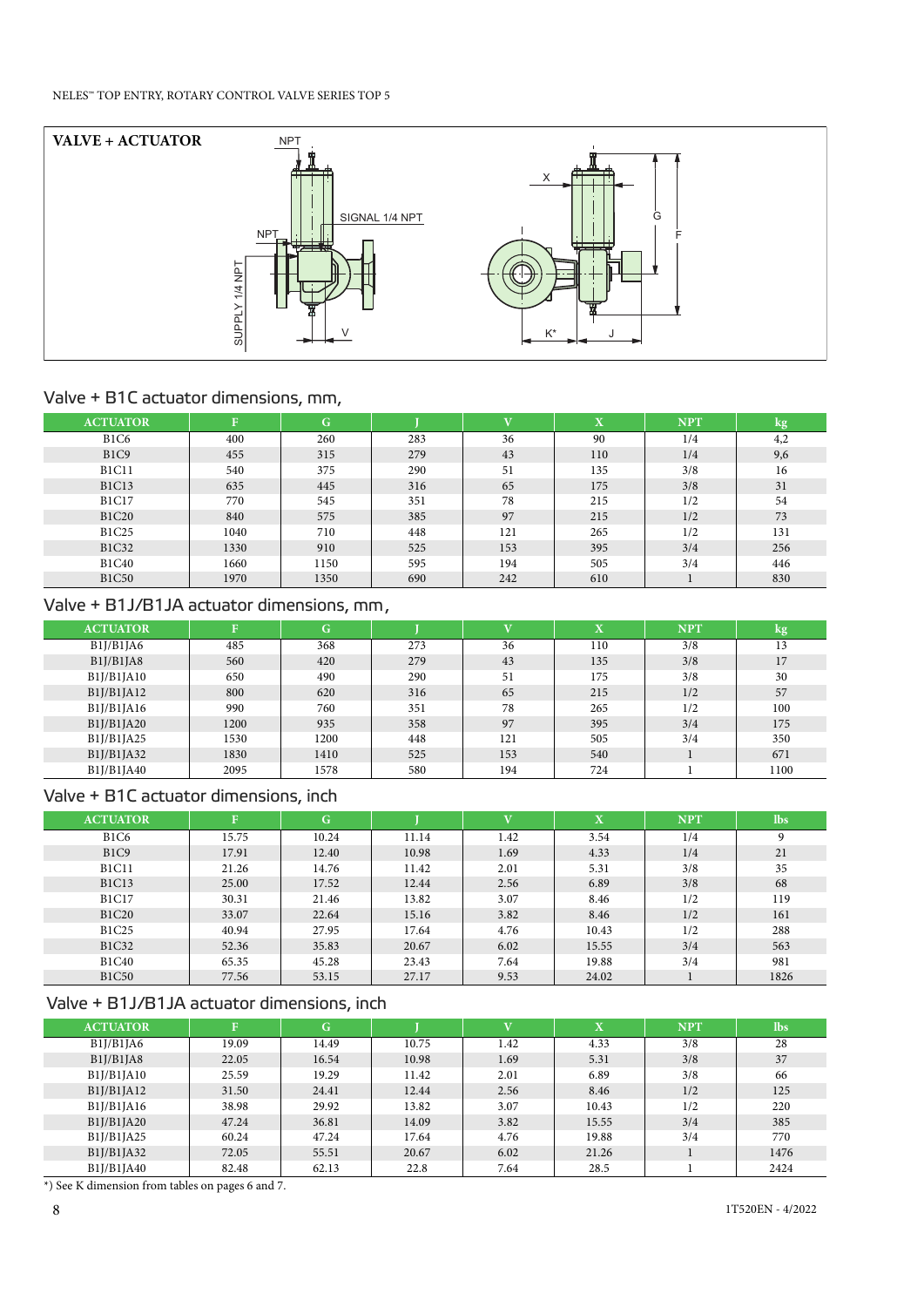# HOW TO ORDER

To specify a control valve, make a selection from each designation below. These codes create a complete valve model code. The valve model number expresses the standard product construction. An extensive range of unlisted options and variations are available. For options not shown, or to enter an order, contact your local Valmet sales representative.

### Example:

|  |  |  | $\sim$ 7. $\sim$ | $\begin{array}{cccc} \end{array}$ 1 $\begin{array}{cccc} \end{array}$ 9. |  |  |
|--|--|--|------------------|--------------------------------------------------------------------------|--|--|
|  |  |  | A                |                                                                          |  |  |

| 1. Sign | <b>Trim options</b>                                                                                                                               |
|---------|---------------------------------------------------------------------------------------------------------------------------------------------------|
| Q       | Low noise trim for gas and liquid applications NPS 8" and<br>larger                                                                               |
| QX      | Multichannel Q-ball for gas and liquid applications NPS 6"<br>and smaller                                                                         |
| QXR     | Reduced capacity multichannel Q-ball for gas and liquid<br>applications NPS 6" and smaller                                                        |
| QA      | Low noise trim $+$ attenuator plate in downstream flow port of<br>body for gas applications NPS 8" and larger *                                   |
| QXA     | Multichannel Q-ball + attenuator plate in downstream flow<br>port of body for gas applications (in sizes NPS 06" and<br>smaller) $*$              |
| QRA     | Reduced capacity multichannel Q-ball + attenuator plate in<br>downstream flow port of body for gas applications (in sizes<br>NPS 06" and smaller) |
| А       | Attenuator plate in downstream flow port of body for gas<br>application *                                                                         |
| Q2G     | Q2-trim for gas applications                                                                                                                      |
| Q2GH    | Q2-trim for gas applications, high capacity version                                                                                               |

\*) For liquid applications customized baffle plates are used. Code "A" must be replaced with "Y" and explanation must be given.

| 2. Sign        | <b>Series</b>                                           |
|----------------|---------------------------------------------------------|
| T <sub>5</sub> | Reduced bore 2" - 16", full bore 1" & 11/2", flanged.   |
| T <sub>4</sub> | Reduced bore 2" - 16", full bore 1" & 11/2", weld-ends. |

| 3. Sign | <b>Pressure rating</b> |
|---------|------------------------|
| Ð       | ASME Class 300.        |
| F       | ASME Class 600.        |
| M       | PN 40.                 |
| N       | PN 63.                 |
| P       | PN 100.                |

| 4. Sign | <b>Construction</b>                                                                                                                                                                                                                                                                                                        |  |  |  |
|---------|----------------------------------------------------------------------------------------------------------------------------------------------------------------------------------------------------------------------------------------------------------------------------------------------------------------------------|--|--|--|
| E       | PTFE bearings. Temperature range -50  +230 °C.                                                                                                                                                                                                                                                                             |  |  |  |
| B       | Metal bearings. Temperature range -50  +450 °C.                                                                                                                                                                                                                                                                            |  |  |  |
| C       | Cryogenic, metal or PTFE bearings F-seat only.<br>Temperature below -50 °C.                                                                                                                                                                                                                                                |  |  |  |
| Z       | Oxygen construction<br>BAM tested non-metallic materials<br>$-T = -50$ +200 °C<br>- Max pressure based on body rating<br>- Metal bearings, cobalt based alloy<br>- seat type F, WC-Co coated ball and seats<br>(other seat types shall be consulted with Product Center)<br>- Oxygen cleaning acc. to internal procedures. |  |  |  |

| 5. Sign | Size (in inch)                                       |
|---------|------------------------------------------------------|
|         | $\vert$ 01, 1.5, 02, 03, 04, 06, 08, 10, 12, 14, 16. |
|         |                                                      |

| 6. Sign | <b>Body</b> | <b>Studs</b> |
|---------|-------------|--------------|
| л       | CF8M        | B8M          |
|         | <b>WCB</b>  | L7M          |

| $7.$ Sign | <b>Ball</b>                            |  |  |  |
|-----------|----------------------------------------|--|--|--|
|           | $CF8M + hard$ chrome with metal seats. |  |  |  |
|           | $CF8M + NiBo.$                         |  |  |  |

| 8. Sign | <b>Seat</b>                                                                                |
|---------|--------------------------------------------------------------------------------------------|
| А       | Metal seat<br>General service and fire safe applications.                                  |
| E       | Metal seat for control service.<br>Ejector style seat, lower torque in modulating control. |
| F       | <b>Bellows</b> seat<br>Shut-off applications at low and high temperatures.                 |
| R       | Soft seat<br>Control and shut-off applications for high pressure gas.                      |

| 9. Sign | Seat seal                | <b>Bonnet</b><br>gasket | Gland<br>packing  | <b>Seat</b> | Const-<br>ruction | <b>Bearing</b>   |
|---------|--------------------------|-------------------------|-------------------|-------------|-------------------|------------------|
| 02      | Graphite                 |                         | Graphite Graphite | A, E1       | E, C              | <b>PTFE</b>      |
| 03      | Graphite                 |                         | Graphite Graphite | A, F,<br>E1 | B, C              | metal            |
| 63      | Viton <sup>®</sup><br>GF |                         | Graphite Graphite | R           | E, B              | PTFE or<br>metal |

| $10.$ Sign | <b>Gland packing options</b>                        |  |  |  |  |  |
|------------|-----------------------------------------------------|--|--|--|--|--|
| G          | Live loaded graphite packing                        |  |  |  |  |  |
| G1         | Live loaded graphite packing, ISO 15848-1 certified |  |  |  |  |  |

| $11.$ Sign | <b>Flange facing</b>         |
|------------|------------------------------|
|            | Ra 3.2 - 6.3 / RMS 125 - 250 |
|            | Ring joint.                  |